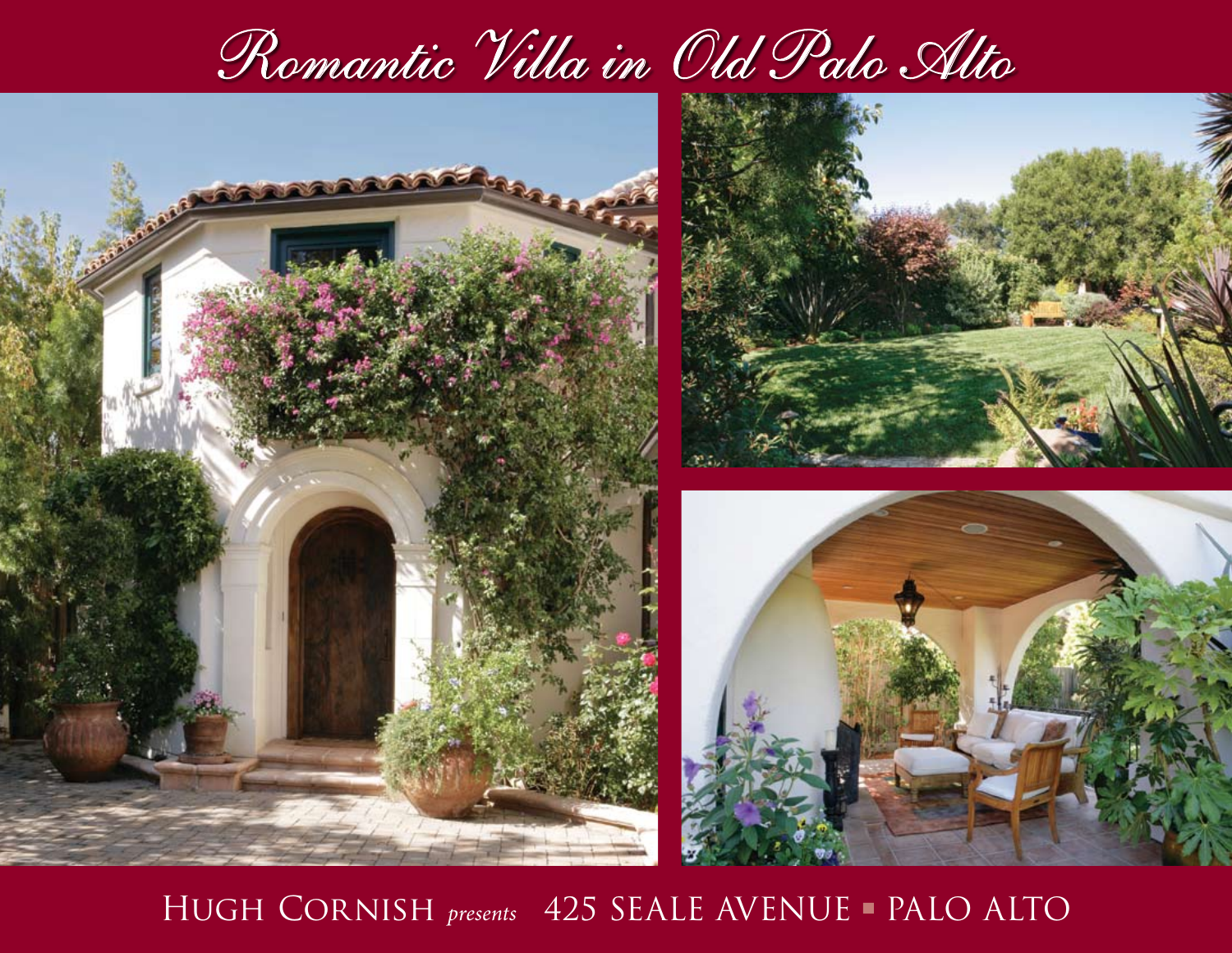

 **elcome to this four-bedroom, three-and-one-half-bath, Mediterranean villa located on one of the most desirable streets in Old Palo Alto. A rough-hewn, plank door opens from the forecourt into a circular, double-height entry hall. On either side of this dramatic space archways lead to an elegant living room and a comfortable family kitchen. Double doors open to the charming, octagonal formal dining room. A garden loggia, guest powder room, and attached two-car garage complete the first story. A semi-circular staircase leads to the second story, which is comprised of two guest bedrooms, with a shared bath, an upstairs laundry room, plus a luxurious master suite. The lower level incorporates a great room with dining area and kitchenette, bedroom and full bath, temperature-controlled wine room, art and activity room, and storage rooms. The adjacent parcel is for sale by owner, but not listed.** *Price upon request*

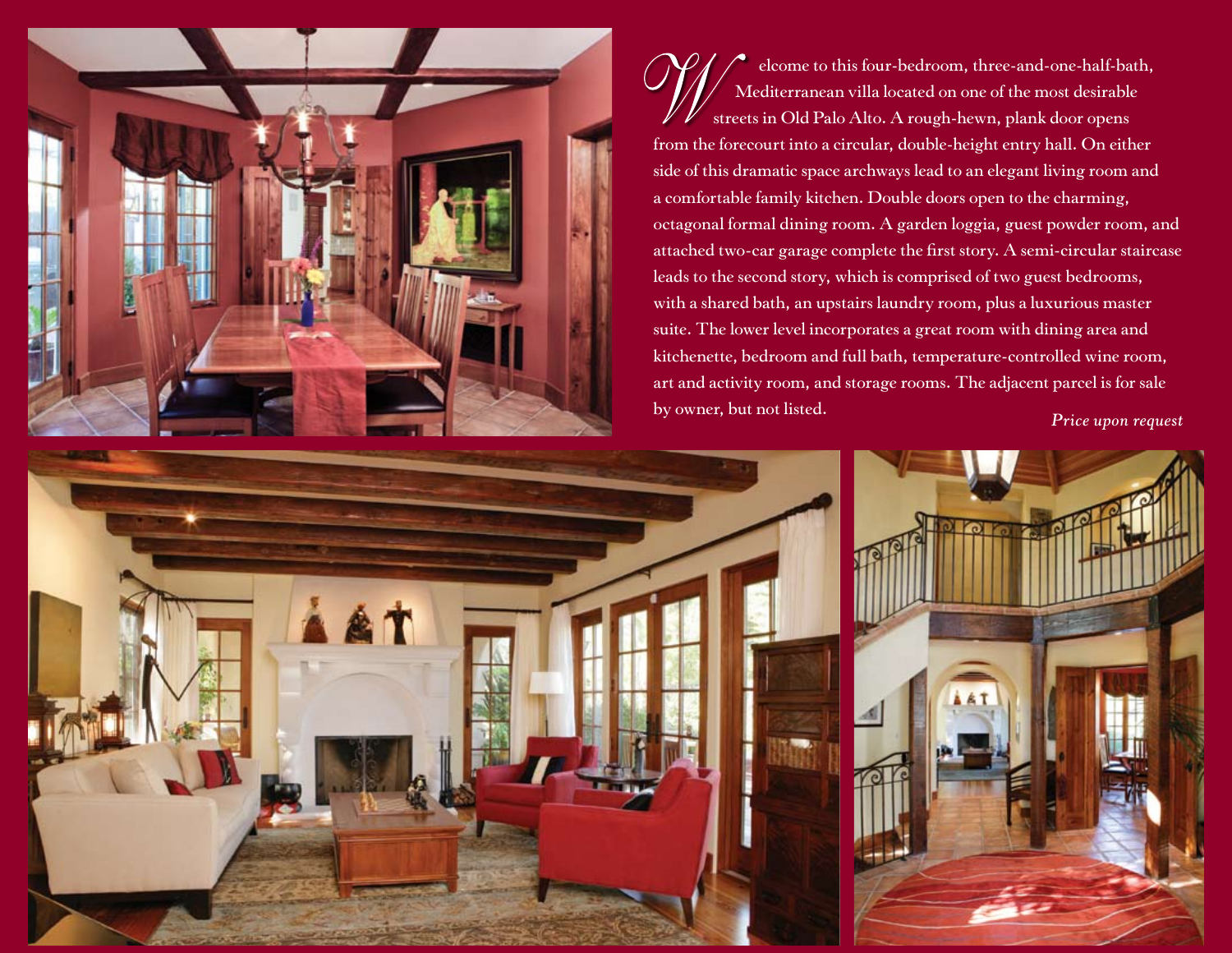



## *Summary*

- **• Four bedrooms, three and one-half baths**
- **• Living room, formal dining room, family kitchen**
- **• Lower level with great room, kitchenette, bedroom, and full bath**
- **• Landscaped garden with loggia, outdoor fireplace, patio, and lawn**
- **• Award-winning Palo Alto School District**